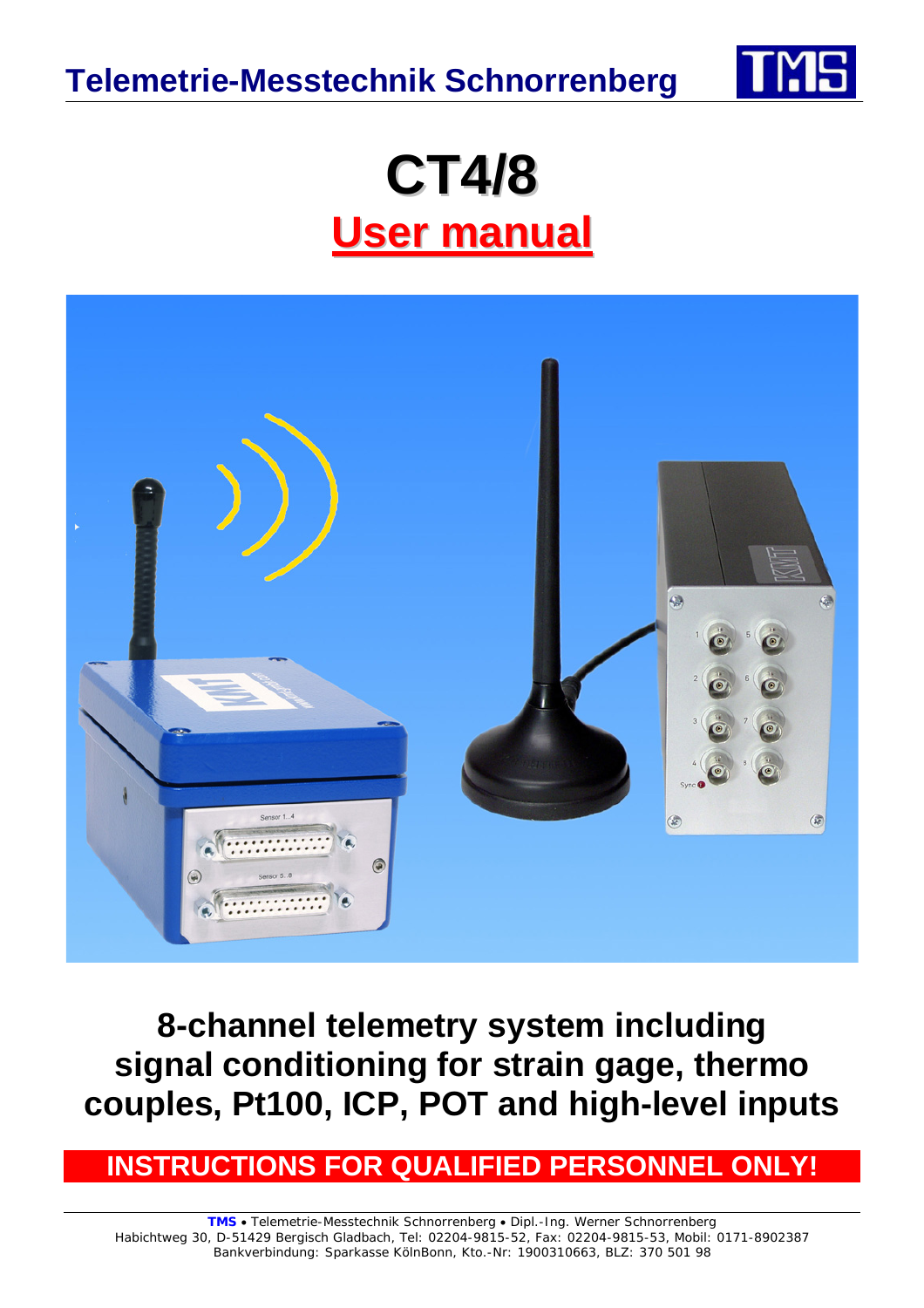## **General functions: CT8- encoder with transmitter CT8 decoder with receiver 2x Receiving 0dB antenna for diversity**

**Caeaco** 

# **Picture shows a CT8 telemetry system with optional diversity receiver**

**DC power cable DC power cable** 

The CT8 Compact is a 8-channel telemetry system with integrated signal conditioning for sensors, wireless digital transmission and analog reproduction.

The conditioned measured values are routed via anti-aliasing filter to a 12-bit A/D converter, simulate sampling of all channels, encoded in PCM format and transferred to the HF transmitter as modulation variables. Dynamic range is 72dB with a signal-to-noise ratio of approximately 70dB.

Various configurations of different sensor modules are possible like signal conditioning for strain gages (STG), thermocouples type K (Th-K), thermo sensors Pt100, ICP sensors, potentiometer sensors (POT) and also Voltage inputs (+/-5 or +/-10V). Mixed configuration available.



**Transmitting 0dB antenna**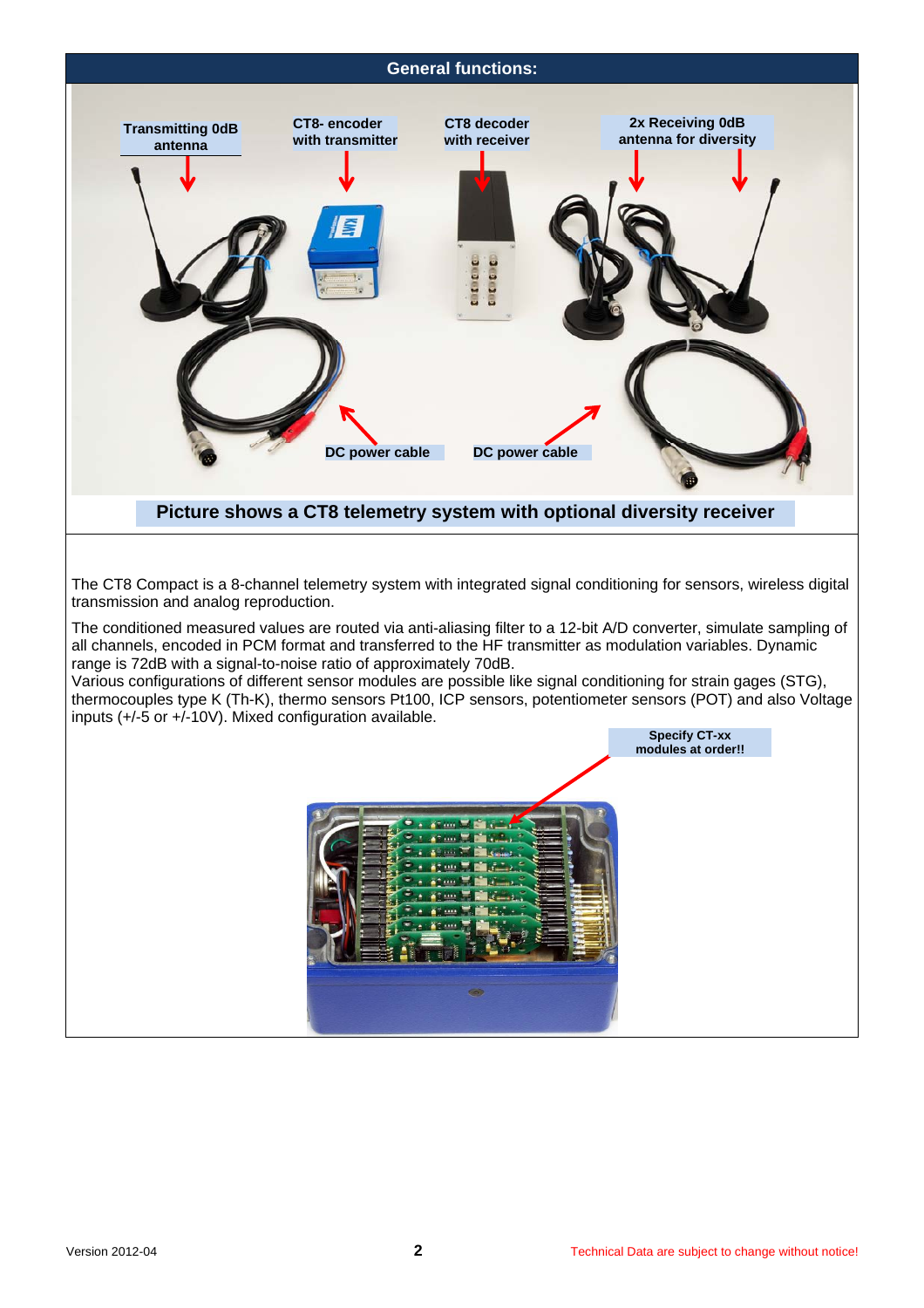

**Transmitter Device (Encoder)** 

**25-pole female SubD input connector for sensors 1 to 4**

**7-pole female TUCHEL connector for power supply input (10–30V DC) 25-pole female SubD input connector for sensors 5 to 8 Power ON LED Female TNC connector for transmitter antenna Auto Zero Switch (option)**

**CT-4/8-ENC** 

**Optional Gain: 250-500-1000-2000 with new CT-STG V2 module** 

**Power Switch**

(which is not lost by power-off), offset range up to 80% of full scale.

# **Rear side view**

#### **CT-STG V1:**

Sensor: strain gage, ≥ 350 Ohms Bridge completion: full, half and quarter-bridge (optional) Excitation: 4 VDC (fixed), short-circuit protection up to 20mA Gain: Gain: 300 or 1000 - selectable by solder jumpers

#### Offset **Zero adjustment by potentiometer or optional Auto-zero function**

# **CT-TH-K-ISO:**

Sensor: thermo-couple, type K ( with cold junction compensation) Sensor:

Temperature measuring range:  $-50^{\circ}$ C to +1000°C (other on request) **with galvanic isolation** 

# **CT-PT100:**

Sensor: **resistance temperature detectors (RTDs)** with resistance of 100 ohm Temperature measuring range:  $-100^{\circ}$ C to +500°C

# **CT-VOLT:**

High-level inputs:  $+/-5$  Volt or  $+/-10$  Volt (other ranges on request)

**CT-ICP:** Sensor: Sensor: Sensor inputs, Current exc. 4mA

### **CT-POT:**

Sensor: Potentiometer Sensor >350 Ohms to 10kOhm

Excitation: 4 VDC (fixed)

#### **System Parameters:** Channels: 4 or 8

Resolution: 12 bit A/D converter with anti aliasing filter, simultaneous sampling of all channels

 Line-of-sight distance with diversity telemetry: 200m with 40kbit, 150m with 320/kbit, 100m with 640kbit, 50m with 1280kibt (free view) Line-of-sight distance with **non-diversity** telemetry: 500m with 40kbit (free view) Powering: 10-30V DC

Power consumption: 200 mA (at 12V) using 8 STG sensors at 350 Ohms and 40kbit transmitter

Signal gain x 2, 4, 8, 16, 32 - Signal bandwidth 3 Hz up to 6000Hz **(depended of transmitter)** 

| Cut off frequency from anit-aliasing filter (-3dB)<br>Scanning rate (red) |                       |                       |  |
|---------------------------------------------------------------------------|-----------------------|-----------------------|--|
| <b>Bit rate</b>                                                           | 4 Channels            | 8 Channels            |  |
| 1280 kbit/s                                                               | 6000 Hz<br>(24615 Hz) | 3000 Hz<br>(12800 Hz) |  |
| 640 kbit/s                                                                | 3000 Hz<br>(12308 Hz) | 1500 Hz<br>(6400 Hz)  |  |
| 320 kbit/s                                                                | 1500 Hz<br>(6154 Hz)  | 750 Hz<br>(3200 Hz)   |  |
| 40 kbit/s                                                                 | 190 Hz<br>(770 Hz)    | 95 Hz<br>(400 Hz)     |  |

| Analog signal bandwidth: | 40 k              |
|--------------------------|-------------------|
| Dimensions:              | $132 \times 8$    |
| Weight:                  | $0.8$ kg          |
| Transmission:            | Digital           |
| Transmission Power:      | 10 <sub>m</sub> W |
| Operating temperature:   | $-20$             |
| Housing:                 | Alumin            |
| Humidity:                | 208               |
| Static acceleration:     | $100q$ in         |

 Dimensions: 132 x 85 x 68mm 0.8 kg without cables Digital PCM Miller format - FSK  $-20... +70$ °C Aluminum 20 ... 80% no condensing 100g in all directions Shock: 200g in all directions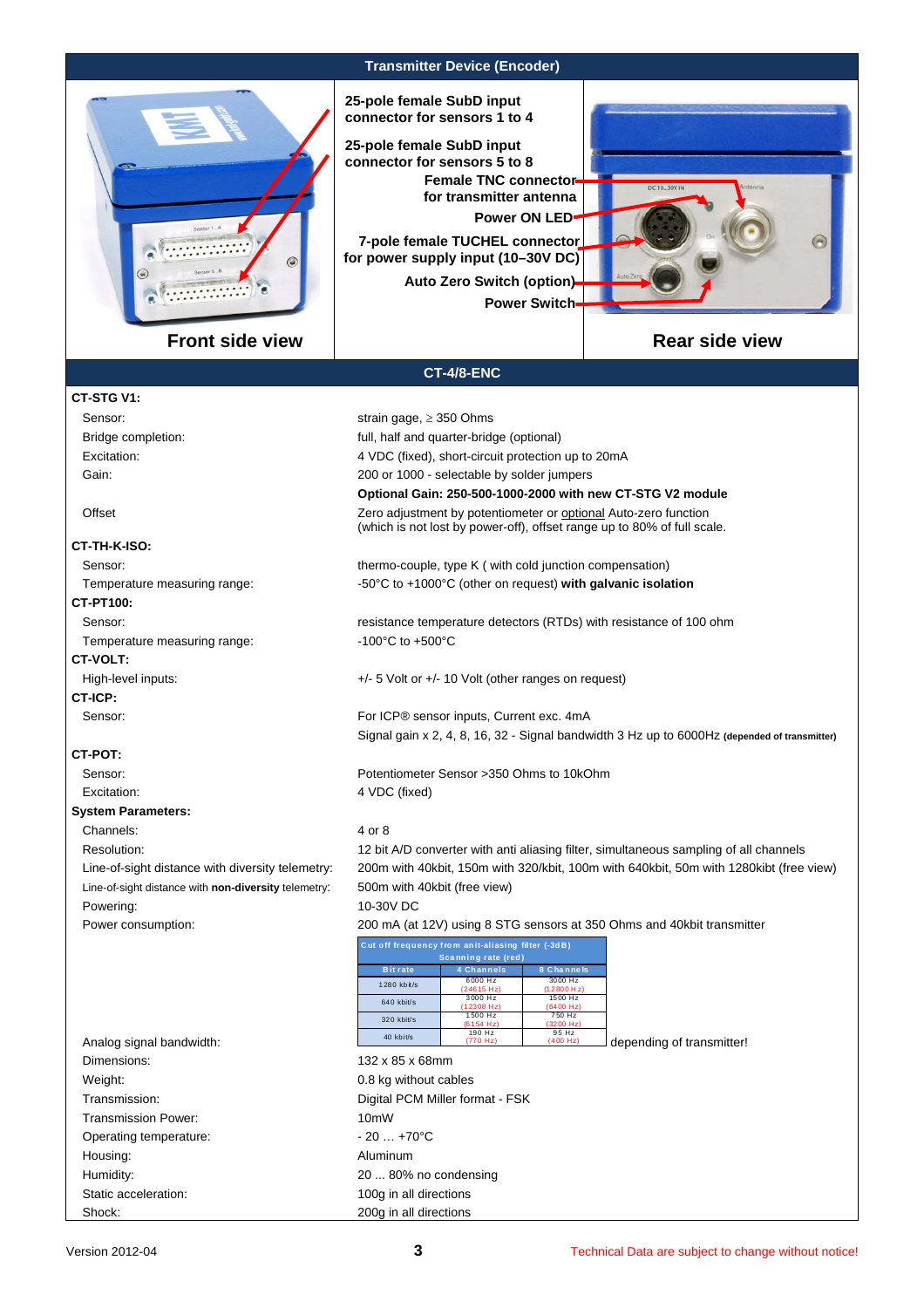|                                                                                                                 | Receiving CT8 DEC (Decoder)                                                                                                                                                | <b>Technical data:</b>                                                                                                                                                      |                                                                                              |                                                                                                                                                         |  |
|-----------------------------------------------------------------------------------------------------------------|----------------------------------------------------------------------------------------------------------------------------------------------------------------------------|-----------------------------------------------------------------------------------------------------------------------------------------------------------------------------|----------------------------------------------------------------------------------------------|---------------------------------------------------------------------------------------------------------------------------------------------------------|--|
| <b>Front view</b><br>$\left( 2\right)$                                                                          | <b>BNC socket for analog</b><br>signal outputs 1  8<br>7- pole TUCHEL-socket for<br>Voltage supply cable (10-30V)<br>DC POWER CABLE<br><b>BLACK</b><br>7 MALE<br>$+$ POWEF | <b>TNC-socket for</b><br>receiving antenna<br><b>TNC-socket for</b><br>receiving antenna<br><b>Optional at diversity</b><br>with active LED                                 | (x)<br>Antenna<br>DC 1030 V<br>28                                                            | <b>Back view</b><br>603<br>68<br><b>RF</b> Level<br><b>Field strength</b><br>indicator<br>Sync<br><b>Power ON</b><br><b>LED</b><br>(3)<br><b>ON/OFF</b> |  |
|                                                                                                                 |                                                                                                                                                                            | <b>Sync-Loss Indicator LED</b><br>shine at bad transmission                                                                                                                 |                                                                                              | switch                                                                                                                                                  |  |
| <b>System Parameters:</b><br>Channel:<br>Resolution:<br>Dynamic:<br>Power supply input:<br>Current consumption: | 8 analog outputs via (BNC) +/-5V<br>72dB<br>10-30 VDC<br>300mA at 10V, 100mA at 30V                                                                                        | 12 bit D/A converter, with smoothing filter<br>Cut off frequency from anit-aliasing filter (-3dB)<br><b>Scanning rate (red)</b>                                             |                                                                                              |                                                                                                                                                         |  |
|                                                                                                                 | <b>Bit rate</b><br>1280 kbit/s<br>640 kbit/s<br>320 kbit/s                                                                                                                 | 4 Channels<br>6000 Hz<br>(24615 Hz)<br>3000 Hz<br>(12308 Hz)<br>1500 Hz<br>(6154 Hz)                                                                                        | 8 Channels<br>3000 Hz<br>(12800 Hz)<br>1500 Hz<br>$(6400 \text{ Hz})$<br>750 Hz<br>(3200 Hz) |                                                                                                                                                         |  |
| Analog signal bandwidth:<br>Dimensions:<br>Weight:                                                              | 40 kbit/s<br>205 x 105 x 65mm<br>1.00 kg without cables and antenna                                                                                                        | 190 Hz<br>(770 Hz)                                                                                                                                                          | 95 Hz<br>(400 Hz)                                                                            |                                                                                                                                                         |  |
| Overall system accuracy<br>between encoder input<br>and decoder output:<br>Environmental                        |                                                                                                                                                                            | +/-0.25% without sensor influences, with CT-TH-K-ISO only +/-1%                                                                                                             |                                                                                              |                                                                                                                                                         |  |
| Operating:<br>Humidity:<br>Vibration:<br>Static acceleration:<br>Shock:                                         | $-20+70$ °C                                                                                                                                                                | 20  80% not condensing<br>5g Mil Standard 810C, Curve C<br>10g in all directions<br>100g in all directions<br>Technical specifications are subject to change without notice |                                                                                              |                                                                                                                                                         |  |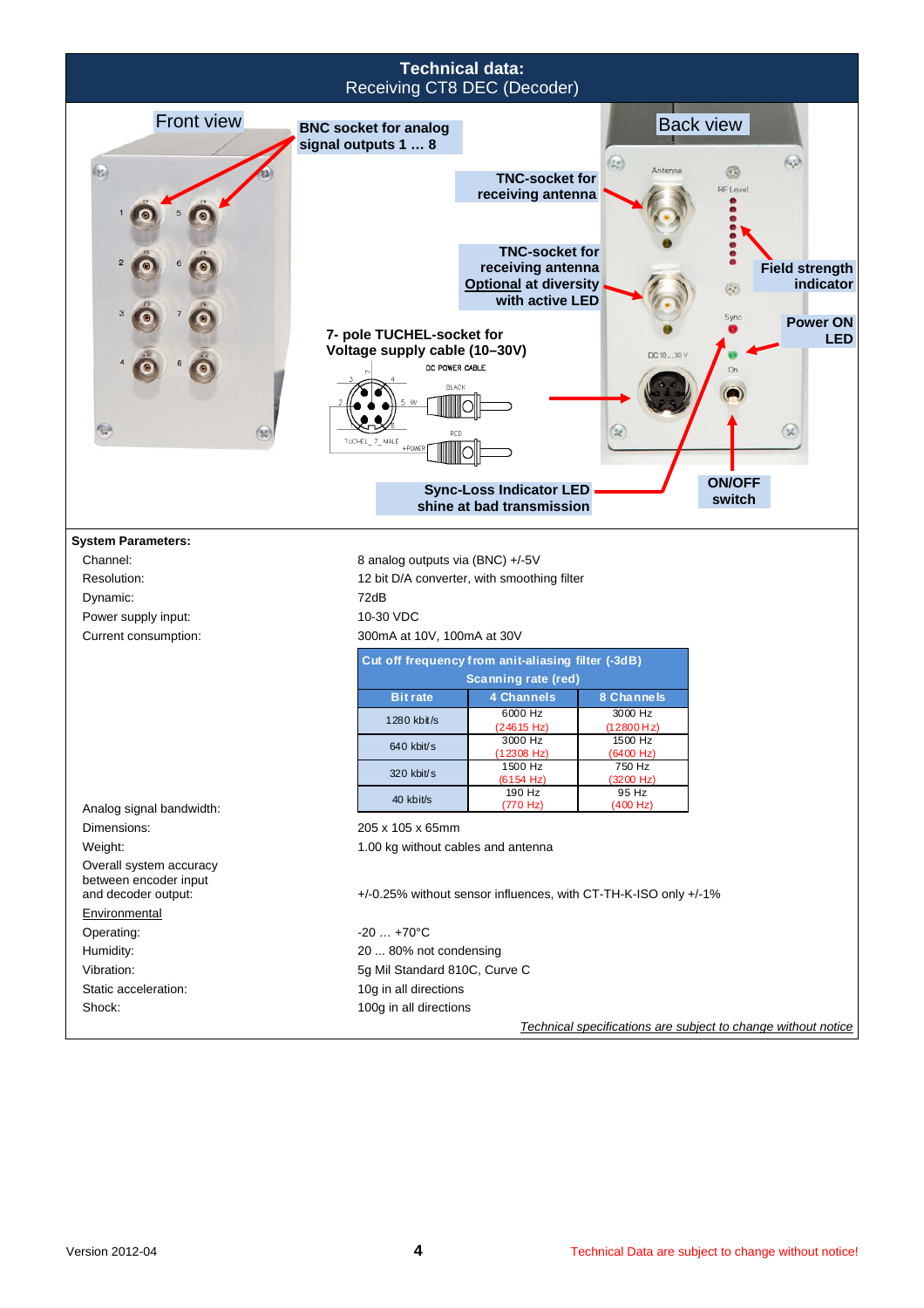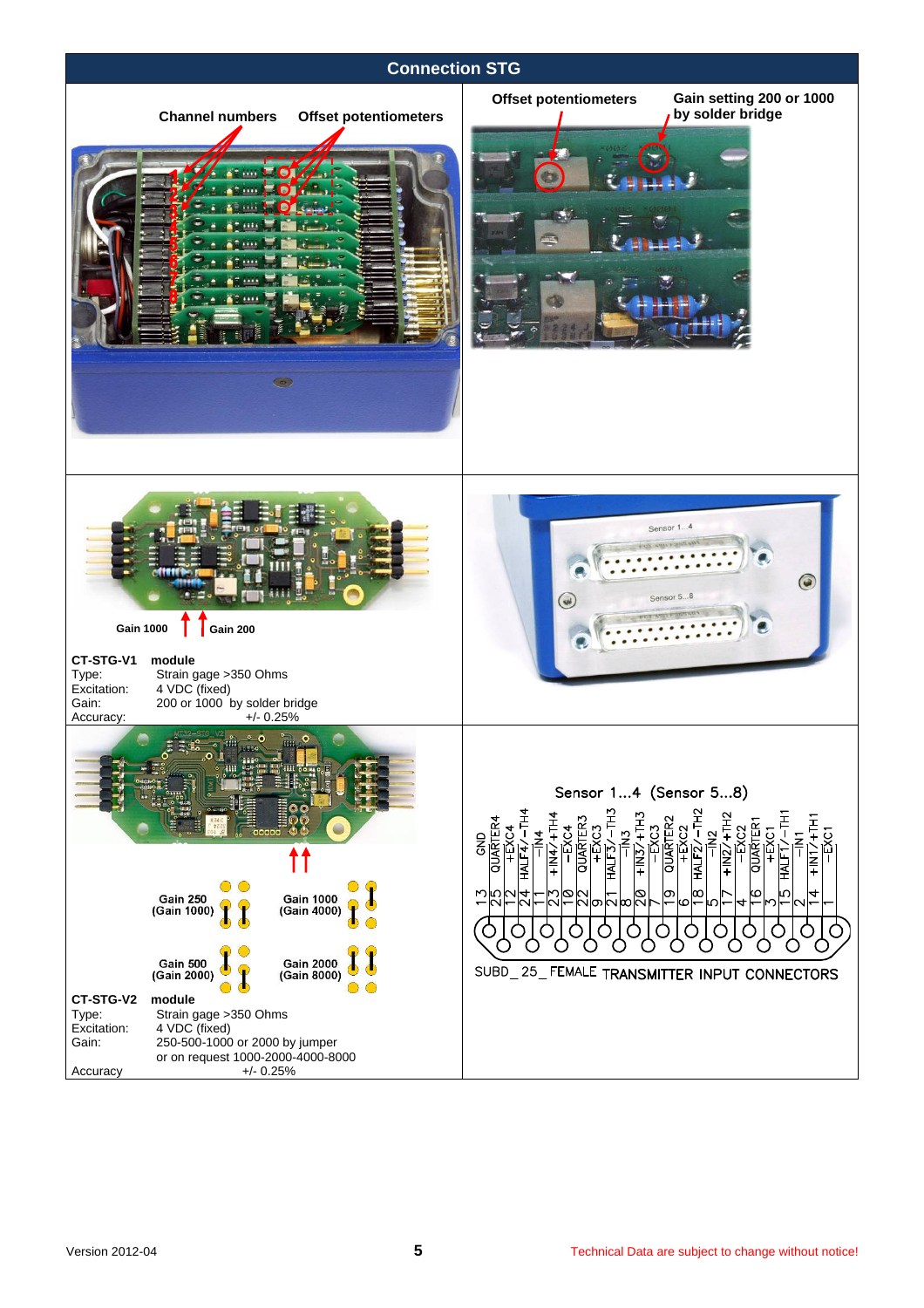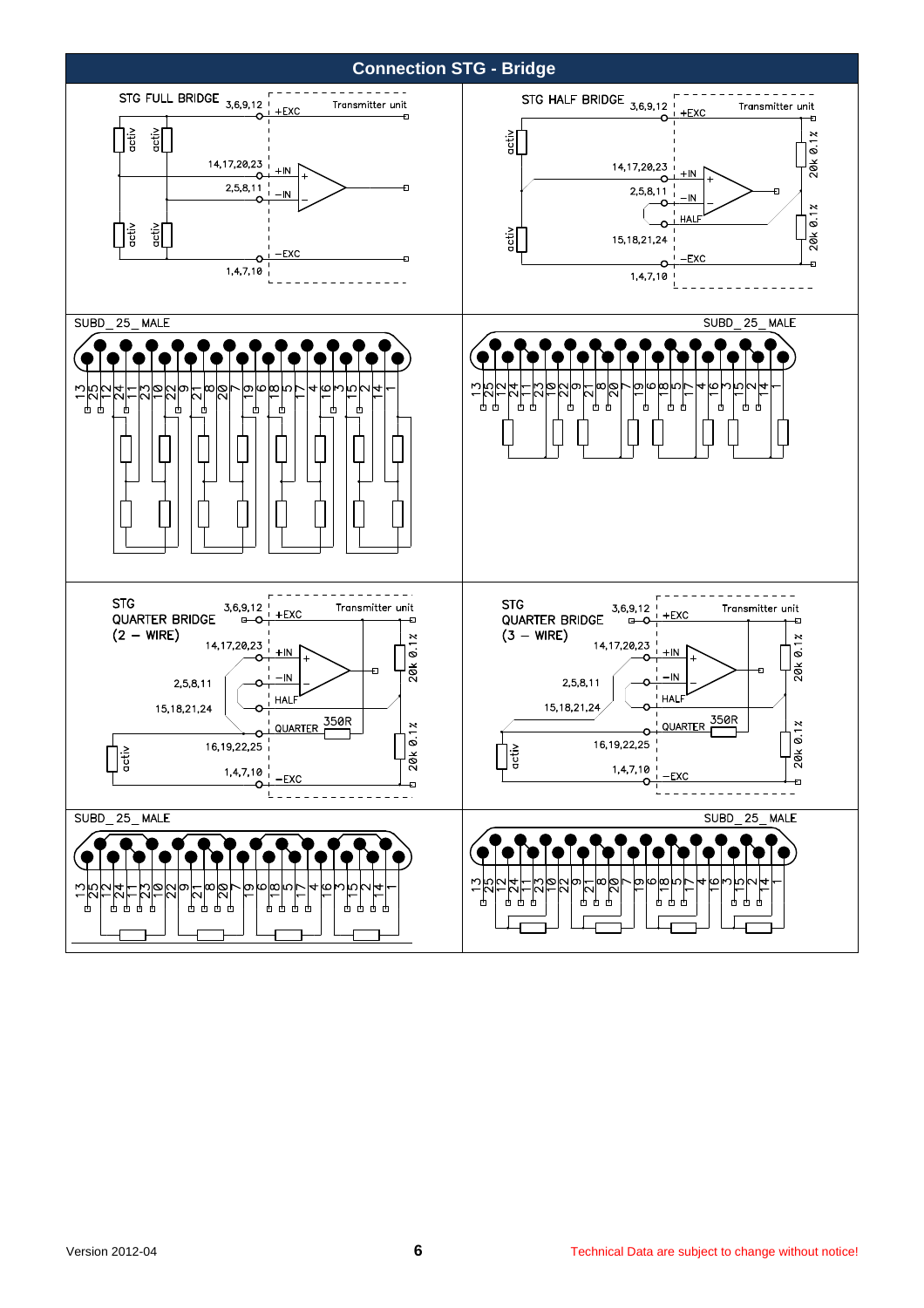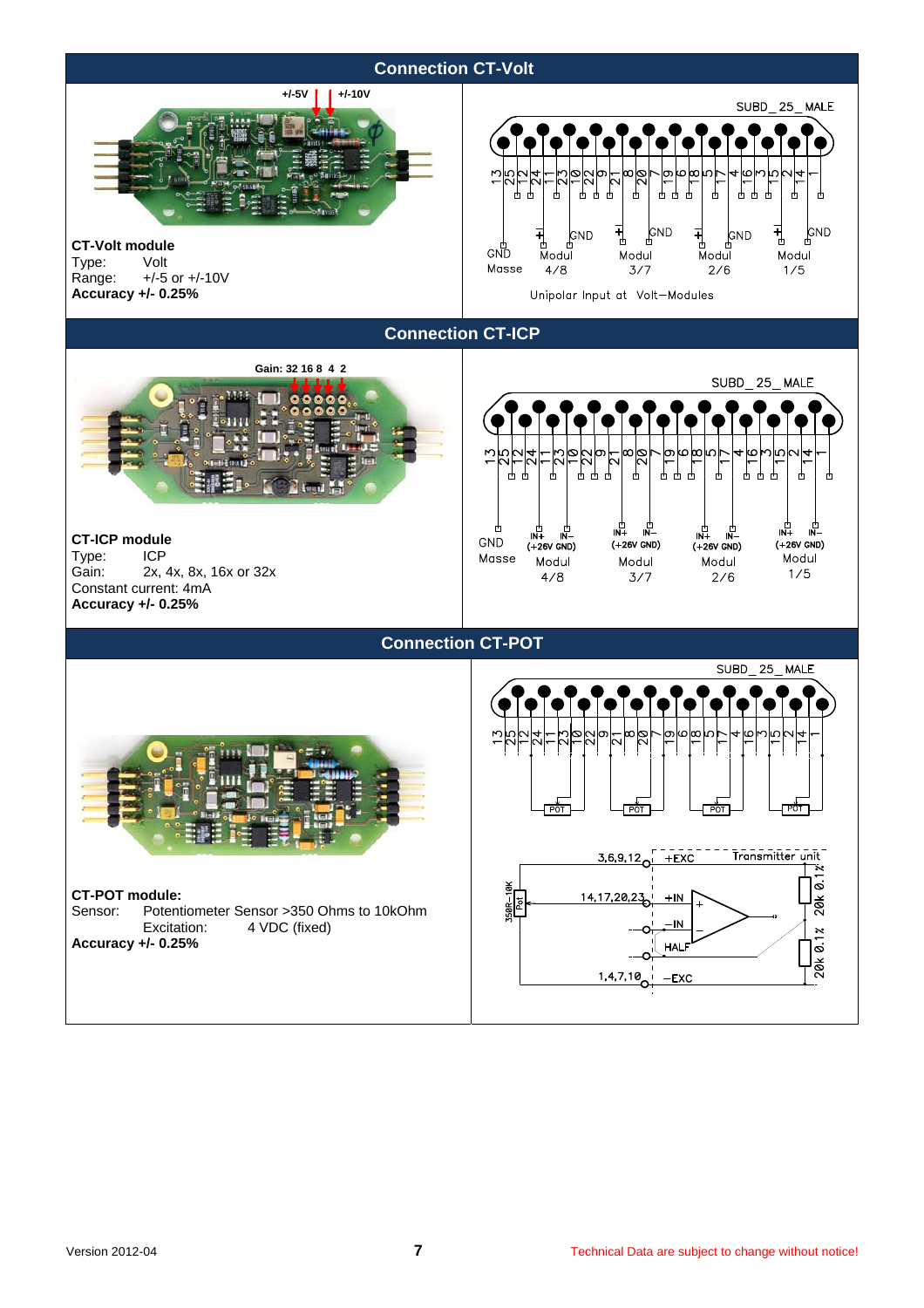# **Connection CT-Pt100**



#### **CT-Pt100**

Type: RTD 100 ohm<br>Range: -100 to 500°C  $-100$  to  $500^{\circ}$ C **Accuracy +/- 0.25%** 



| <b>Temperature</b><br>[°C] | Output<br>[V] | Temperature<br>[°C] | <b>Output</b><br>[V] | <b>Temperature</b><br>[°C] | Output<br>[V] |
|----------------------------|---------------|---------------------|----------------------|----------------------------|---------------|
| $-100$                     | $-0.997$      | 150                 | .500                 | 400                        | 4,004         |
| $-50$                      | $-0,497$      | 200                 | 2,001                | 450                        | 4,498         |
|                            | 0,001         | 250                 | 2,501                | 500                        | 4,999         |
| 50                         | 0,499         | 300                 | 3,001                |                            |               |
| 100                        | 000.          | 350                 | 3,501                |                            |               |

# **Connection CT-TH-K-ISO (with galvanic isolation!)**



**Thermo couple**<br> **Type:** K Type:<br>Range:  $-50^{\circ}$ C – 1000 $^{\circ}$ C Bandwidth: 0-20Hz (more on request) **Accuracy +/- 1%** 



| Temperature<br>[°C] | Output<br>[V] | Temperature<br>[°C] | <b>Output</b><br>[V] | Temperature<br>[°C] | <b>Output</b><br>[V] | <b>Temperature</b><br>[°C] | <b>Output</b><br>[V] |
|---------------------|---------------|---------------------|----------------------|---------------------|----------------------|----------------------------|----------------------|
| $-50$               | $-0.220$      | 250                 | 1.236                | 550                 | 2.754                | 850                        | 4.262                |
|                     | 0.013         | 300                 | 1.482                | 600                 | 3.010                | 900                        | 4.506                |
| 50                  | 0.254         | 350                 | 1.734                | 650                 | 3.266                | 950                        | 4.746                |
| 100                 | 0.504         | 400                 | 1.990                | 700                 | 3.519                | 1000                       | 4.980                |
| 150                 | 0.752         | 450                 | 2.242                | 750                 | 3.700                |                            |                      |
| 200                 | 0.992         | 500                 | 2.498                | 800                 | 4.015                |                            |                      |